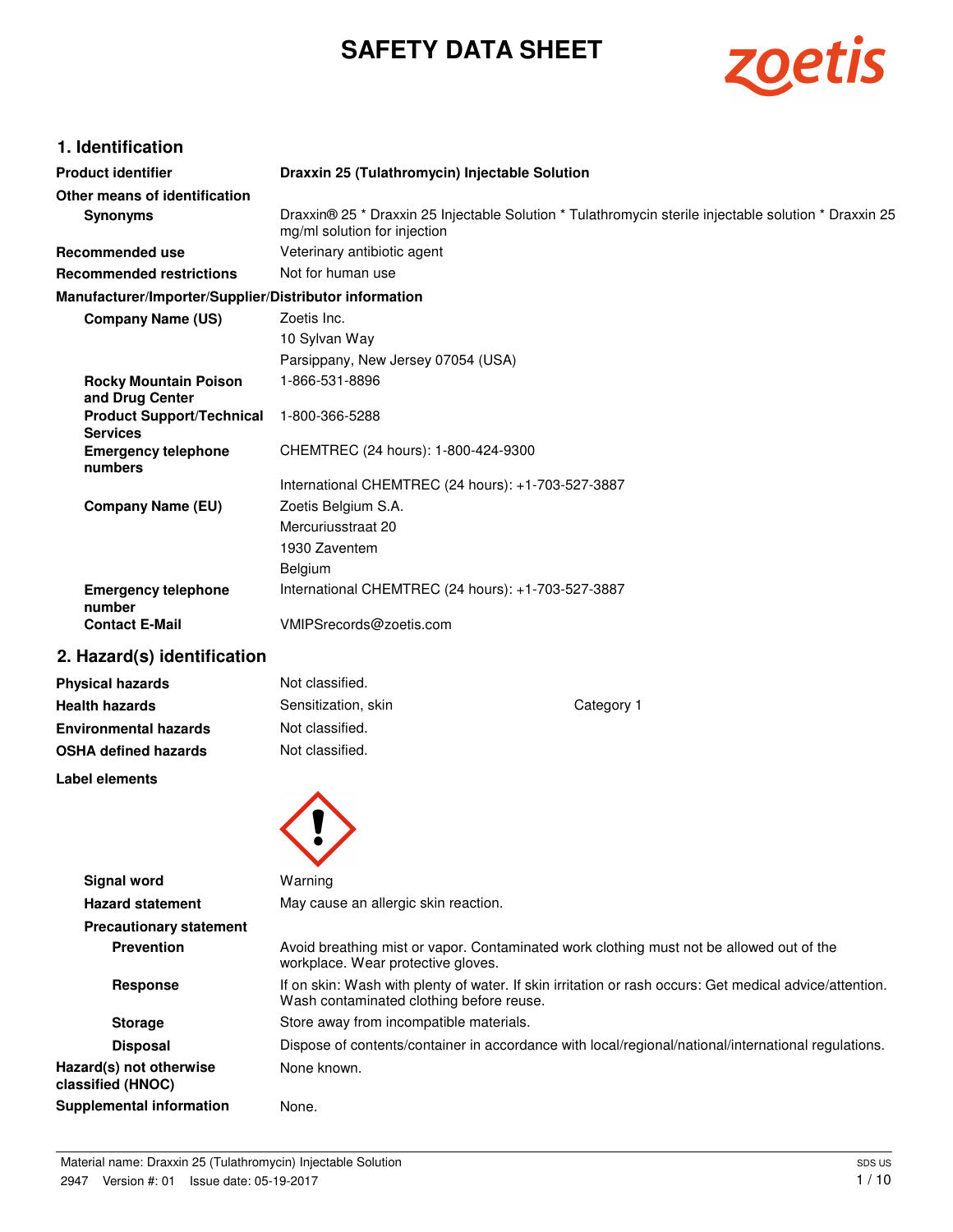# **3. Composition/information on ingredients**

**Mixtures**

| <b>Chemical name</b>                                                         | Common name and synonyms                                                                                                                                                                                                                                                                                                                                                                                  | <b>CAS number</b> | %     |
|------------------------------------------------------------------------------|-----------------------------------------------------------------------------------------------------------------------------------------------------------------------------------------------------------------------------------------------------------------------------------------------------------------------------------------------------------------------------------------------------------|-------------------|-------|
| Propylene glycol                                                             |                                                                                                                                                                                                                                                                                                                                                                                                           | 57-55-6           | 50    |
| Tulathromycin                                                                |                                                                                                                                                                                                                                                                                                                                                                                                           | 217500-96-4       | 2.5   |
| Citric acid                                                                  |                                                                                                                                                                                                                                                                                                                                                                                                           | 77-92-9           | ا>    |
| Hydrochloric acid                                                            |                                                                                                                                                                                                                                                                                                                                                                                                           | 7647-01-0         | $***$ |
| Sodium hydroxide                                                             |                                                                                                                                                                                                                                                                                                                                                                                                           | 1310-73-2         | $***$ |
| <b>Composition comments</b>                                                  | ** to adjust pH<br>In accordance with 29 CFR 1910.1200, the exact percentage composition of this mixture has been<br>withheld as a trade secret.                                                                                                                                                                                                                                                          |                   |       |
| 4. First-aid measures                                                        |                                                                                                                                                                                                                                                                                                                                                                                                           |                   |       |
| <b>Inhalation</b>                                                            | Move to fresh air. Call a physician if symptoms develop or persist. For breathing difficulties, oxygen<br>may be necessary.                                                                                                                                                                                                                                                                               |                   |       |
| <b>Skin contact</b>                                                          | Remove contaminated clothing immediately and wash skin with soap and water. If skin irritation<br>occurs: Get medical advice/attention. In case of eczema or other skin disorders: Seek medical<br>attention and take along these instructions.                                                                                                                                                           |                   |       |
| Eye contact                                                                  | Immediately flush with plenty of water for at least 15 minutes. If easy to do, remove contact lenses.<br>Get medical attention if irritation develops and persists.                                                                                                                                                                                                                                       |                   |       |
| Ingestion                                                                    | Rinse mouth. Get medical advice/attention if you feel unwell. If ingestion of a large amount does<br>occur, call a poison control center immediately. Do not induce vomiting without advice from poison<br>control center. Never give anything by mouth to a victim who is unconscious or is having<br>convulsions.                                                                                       |                   |       |
| <b>Most important</b><br>symptoms/effects, acute and<br>delayed              | Direct contact with eyes may cause temporary irritation. Exposed individuals may experience eye<br>tearing, redness, and discomfort. Mild skin irritation. May cause an allergic skin reaction.<br>Dermatitis. Rash. May cause effects similar to those generally seen in clinical use of antibiotics<br>including gastrointestinal irritation, vomiting, transient diarrhea, nausea, and abdominal pain. |                   |       |
| Indication of immediate<br>medical attention and special<br>treatment needed | Provide general supportive measures and treat symptomatically. Keep victim under observation.<br>Symptoms may be delayed.                                                                                                                                                                                                                                                                                 |                   |       |
| <b>General information</b>                                                   | For personal protection, see section 8 of the SDS. IF exposed or concerned: Get medical<br>advice/attention. Ensure that medical personnel are aware of the material(s) involved, and take<br>precautions to protect themselves. Wash contaminated clothing before reuse.                                                                                                                                 |                   |       |
| 5. Fire-fighting measures                                                    |                                                                                                                                                                                                                                                                                                                                                                                                           |                   |       |
| Suitable extinguishing media                                                 | Alcohol resistant foam. Powder. Carbon dioxide (CO2).                                                                                                                                                                                                                                                                                                                                                     |                   |       |
| <b>Unsuitable extinguishing</b><br>media                                     | Do not use water jet as an extinguisher, as this will spread the fire.                                                                                                                                                                                                                                                                                                                                    |                   |       |
| Specific hazards arising from<br>the chemical                                | During fire, gases hazardous to health may be formed.                                                                                                                                                                                                                                                                                                                                                     |                   |       |
| Special protective equipment<br>and precautions for firefighters             | Self-contained breathing apparatus and full protective clothing must be worn in case of fire.                                                                                                                                                                                                                                                                                                             |                   |       |
| <b>Fire fighting</b><br>equipment/instructions                               | Move containers from fire area if you can do so without risk.                                                                                                                                                                                                                                                                                                                                             |                   |       |
| <b>Specific methods</b>                                                      | Use standard firefighting procedures and consider the hazards of other involved materials.                                                                                                                                                                                                                                                                                                                |                   |       |
| <b>General fire hazards</b>                                                  | No unusual fire or explosion hazards noted.                                                                                                                                                                                                                                                                                                                                                               |                   |       |
| C. Assidented valence meansures                                              |                                                                                                                                                                                                                                                                                                                                                                                                           |                   |       |

### **6. Accidental release measures**

**Personal precautions, protective equipment and emergency procedures**

Ensure adequate ventilation. Keep unnecessary personnel away. Wear appropriate protective equipment and clothing during clean-up. Ventilate the contaminated area. Avoid breathing mist or vapor. Avoid contact with eyes, skin, and clothing. Do not touch damaged containers or spilled material unless wearing appropriate protective clothing. Local authorities should be advised if significant spillages cannot be contained. For personal protection, see section 8 of the SDS.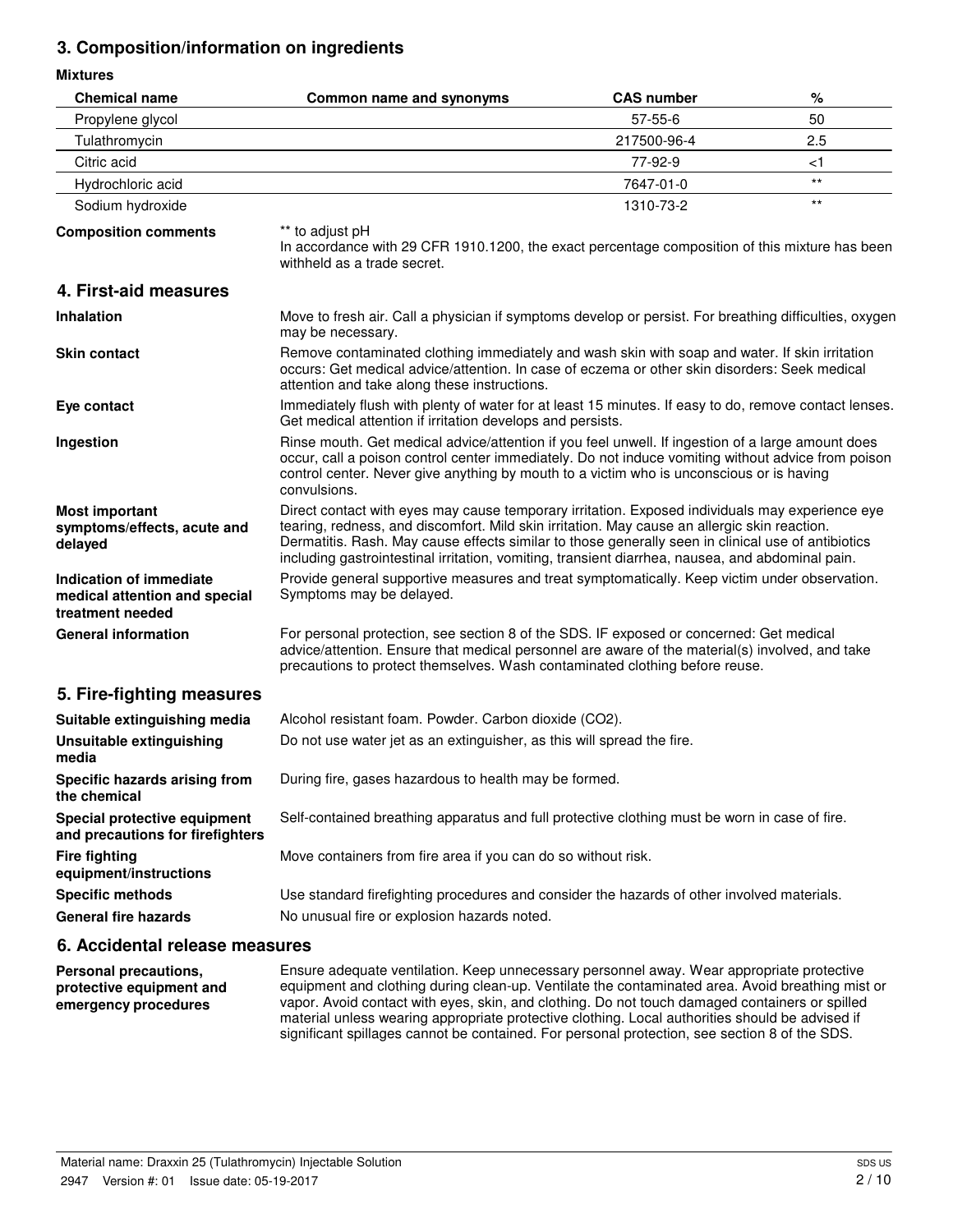| Methods and materials for<br>containment and cleaning up        | Ensure adequate ventilation. Wear appropriate protective equipment and clothing during clean-up.<br>Prevent product from entering drains.                                                                                                                                                                                                                                                |  |  |
|-----------------------------------------------------------------|------------------------------------------------------------------------------------------------------------------------------------------------------------------------------------------------------------------------------------------------------------------------------------------------------------------------------------------------------------------------------------------|--|--|
|                                                                 | Large Spills: Stop the flow of material, if this is without risk. Collect spill with an inert,<br>non-combustible absorbent material and transfer to labeled container for disposal. Clean<br>contaminated surface thoroughly. Prevent release to the environment.                                                                                                                       |  |  |
|                                                                 | Small Spills: Wipe up with a damp cloth and place in container for disposal. Clean surface<br>thoroughly to remove residual contamination.                                                                                                                                                                                                                                               |  |  |
|                                                                 | Never return spills to original containers for re-use. For waste disposal, see section 13 of the SDS.                                                                                                                                                                                                                                                                                    |  |  |
| <b>Environmental precautions</b>                                | Avoid release to the environment. Inform appropriate managerial or supervisory personnel of all<br>environmental releases. Prevent further leakage or spillage if safe to do so. Avoid discharge into<br>drains, water courses or onto the ground.                                                                                                                                       |  |  |
| 7. Handling and storage                                         |                                                                                                                                                                                                                                                                                                                                                                                          |  |  |
| Precautions for safe handling                                   | Wear appropriate personal protective equipment. Avoid contact with eyes, skin, and clothing.<br>Avoid breathing mist or vapor. Avoid accidental injection. Avoid prolonged exposure. Observe<br>good industrial hygiene practices. Wash thoroughly after handling. Wash contaminated clothing<br>before reuse. When using, do not eat, drink or smoke. Avoid release to the environment. |  |  |
| Conditions for safe storage,<br>including any incompatibilities | Keep containers tightly closed in a cool, well-ventilated place. @ 15-30°C (59-86°F). Do not store<br>in direct sunlight. Protect from light. Keep away from heat, sparks and open flame. Store away<br>from incompatible materials (see Section 10 of the SDS). Keep out of the reach of children.                                                                                      |  |  |

# **8. Exposure controls/personal protection**

### **Occupational exposure limits**

The following constituents are the only constituents of the product which have a PEL, TLV or other recommended exposure limit. At this time, the other constituents have no known exposure limits.

| <b>Zoetis</b><br><b>Components</b>                           | <b>Type</b>                                                                      | Value                 |          |
|--------------------------------------------------------------|----------------------------------------------------------------------------------|-----------------------|----------|
| Tulathromycin (CAS<br>217500-96-4)                           | <b>TWA</b>                                                                       | 1 $mg/m3$             |          |
| <b>Components</b>                                            | US. OSHA Table Z-1 Limits for Air Contaminants (29 CFR 1910.1000)<br><b>Type</b> | Value                 |          |
| <b>HYDROCHLORIC ACID</b><br>(CAS 7647-01-0)                  | Ceiling                                                                          | $7$ mg/m $3$          |          |
| SODIUM HYDROXIDE<br>(CAS 1310-73-2)                          | <b>PEL</b>                                                                       | 5 ppm<br>$2$ mg/m $3$ |          |
| <b>US. ACGIH Threshold Limit Values</b><br><b>Components</b> | <b>Type</b>                                                                      | Value                 |          |
| <b>HYDROCHLORIC ACID</b><br>(CAS 7647-01-0)                  | Ceiling                                                                          | 2 ppm                 |          |
| SODIUM HYDROXIDE<br>(CAS 1310-73-2)                          | Ceiling                                                                          | $2 \text{ mg/m}$      |          |
| US. NIOSH: Pocket Guide to Chemical Hazards                  |                                                                                  |                       |          |
| <b>Components</b>                                            | Type                                                                             | Value                 |          |
| <b>HYDROCHLORIC ACID</b><br>(CAS 7647-01-0)                  | Ceiling                                                                          | $7$ mg/m $3$          |          |
|                                                              |                                                                                  | 5 ppm                 |          |
| SODIUM HYDROXIDE<br>(CAS 1310-73-2)                          | Ceiling                                                                          | $2$ mg/m $3$          |          |
|                                                              | US. Workplace Environmental Exposure Level (WEEL) Guides                         |                       |          |
| <b>Components</b>                                            | <b>Type</b>                                                                      | Value                 | Form     |
| Propylene glycol (CAS<br>$57-55-6$                           | <b>TWA</b>                                                                       | $10$ mg/m $3$         | Aerosol. |
| <b>Biological limit values</b>                               | No biological exposure limits noted for the ingredient(s).                       |                       |          |
| <b>Exposure guidelines</b>                                   | OEL Additional Information: Sensitizer                                           |                       |          |
| Control banding approach                                     | Not available.                                                                   |                       |          |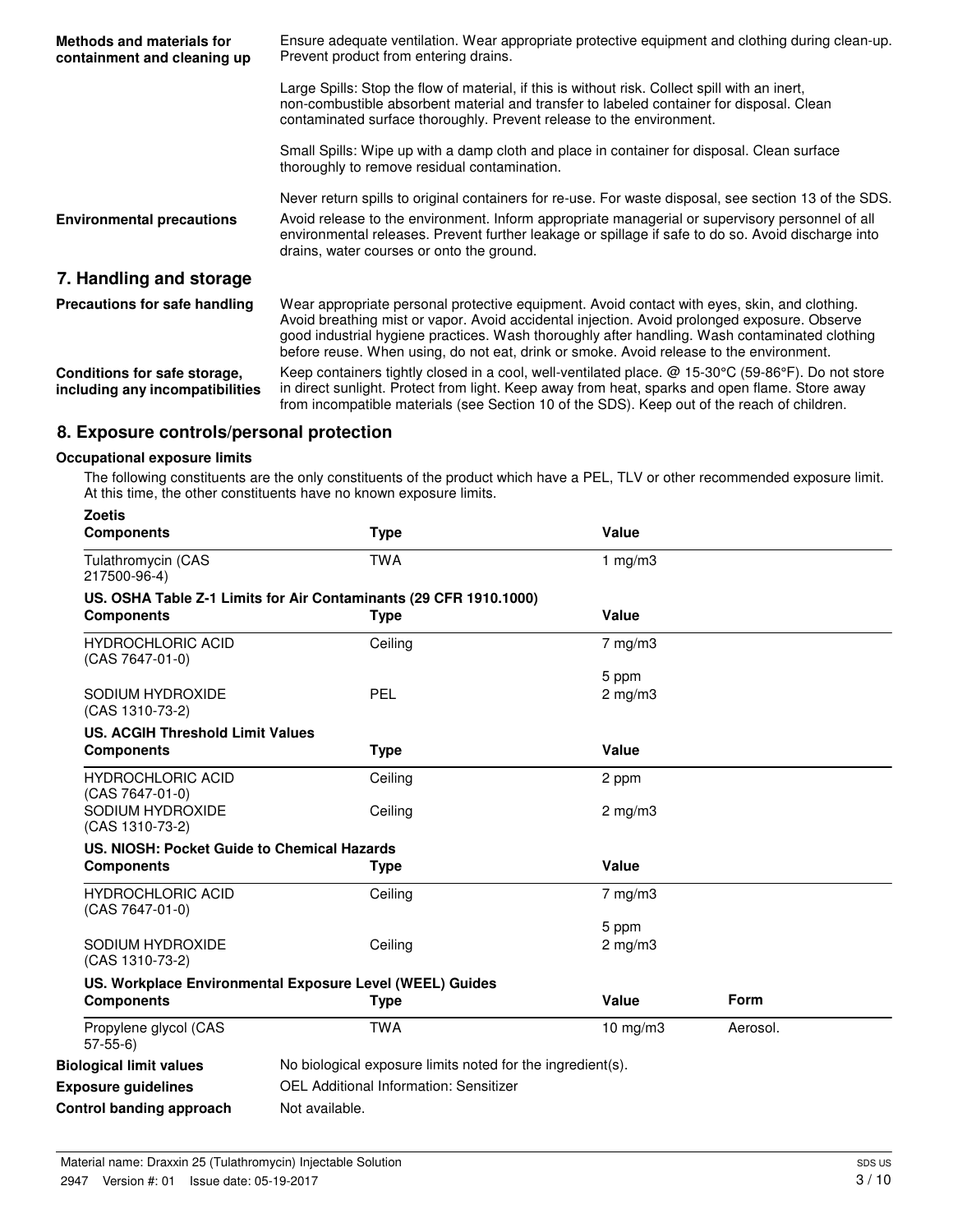| Appropriate engineering<br>controls      | Good general ventilation (typically 10 air changes per hour) should be used. Ventilation rates<br>should be matched to conditions. If applicable, use process enclosures, local exhaust ventilation,<br>or other engineering controls to maintain airborne levels below recommended exposure limits. If<br>exposure limits have not been established, maintain airborne levels to an acceptable level.<br>General ventilation normally adequate. Eye wash fountain and emergency showers are<br>recommended. |
|------------------------------------------|--------------------------------------------------------------------------------------------------------------------------------------------------------------------------------------------------------------------------------------------------------------------------------------------------------------------------------------------------------------------------------------------------------------------------------------------------------------------------------------------------------------|
|                                          | Individual protection measures, such as personal protective equipment                                                                                                                                                                                                                                                                                                                                                                                                                                        |
| Eye/face protection                      | If contact is likely, safety glasses with side shields are recommended.                                                                                                                                                                                                                                                                                                                                                                                                                                      |
| <b>Skin protection</b>                   |                                                                                                                                                                                                                                                                                                                                                                                                                                                                                                              |
| <b>Hand protection</b>                   | Wear appropriate chemical resistant gloves. Impervious gloves.                                                                                                                                                                                                                                                                                                                                                                                                                                               |
| <b>Other</b>                             | Wear suitable protective clothing. Wear impervious protective clothing to prevent skin contact -<br>consider use of disposable clothing where appropriate.                                                                                                                                                                                                                                                                                                                                                   |
| <b>Respiratory protection</b>            | No personal respiratory protective equipment normally required. In case of insufficient ventilation,<br>wear suitable respiratory equipment. Whenever air contamination (mist, vapor or odor) is<br>generated, respiratory protection is recommended as a precaution to minimize exposure. If the<br>applicable Occupational Exposure Limit (OEL) is exceeded, wear an appropriate respirator with a<br>protection factor sufficient to control exposures to below the OEL.                                  |
| <b>Thermal hazards</b>                   | Not applicable.                                                                                                                                                                                                                                                                                                                                                                                                                                                                                              |
| <b>General hygiene</b><br>considerations | Always observe good personal hygiene measures, such as washing after handling the material<br>and before eating, drinking, and/or smoking. Routinely wash work clothing and protective<br>equipment to remove contaminants. Contaminated work clothing should not be allowed out of the<br>workplace.                                                                                                                                                                                                        |

# **9. Physical and chemical properties**

| Appearance                                        | Clear. Solution.             |
|---------------------------------------------------|------------------------------|
| <b>Physical state</b>                             | Liquid.                      |
| Form                                              | Liquid.                      |
| Color                                             | Colorless to slightly yellow |
| Odor                                              | Not available.               |
| <b>Odor threshold</b>                             | Not available.               |
| рH                                                | 5.4                          |
| Melting point/freezing point                      | Not available.               |
| Initial boiling point and boiling<br>range        | Not available.               |
| <b>Flash point</b>                                | Not available.               |
| <b>Evaporation rate</b>                           | Not available.               |
| Flammability (solid, gas)                         | Not applicable.              |
| Upper/lower flammability or explosive limits      |                              |
| <b>Flammability limit - lower</b><br>(%)          | Not available.               |
| <b>Flammability limit - upper</b><br>(%)          | Not available.               |
| Explosive limit - lower (%)                       | Not available.               |
| Explosive limit - upper (%)                       | Not available.               |
| Vapor pressure                                    | Not available.               |
| <b>Vapor density</b>                              | Not available.               |
| <b>Relative density</b>                           | Not available.               |
| Solubility(ies)                                   |                              |
| <b>Solubility (water)</b>                         | Not available.               |
| <b>Partition coefficient</b><br>(n-octanol/water) | Not available.               |
| <b>Auto-ignition temperature</b>                  | Not available.               |
| <b>Decomposition temperature</b>                  | Not available.               |
| <b>Viscosity</b>                                  | Not available.               |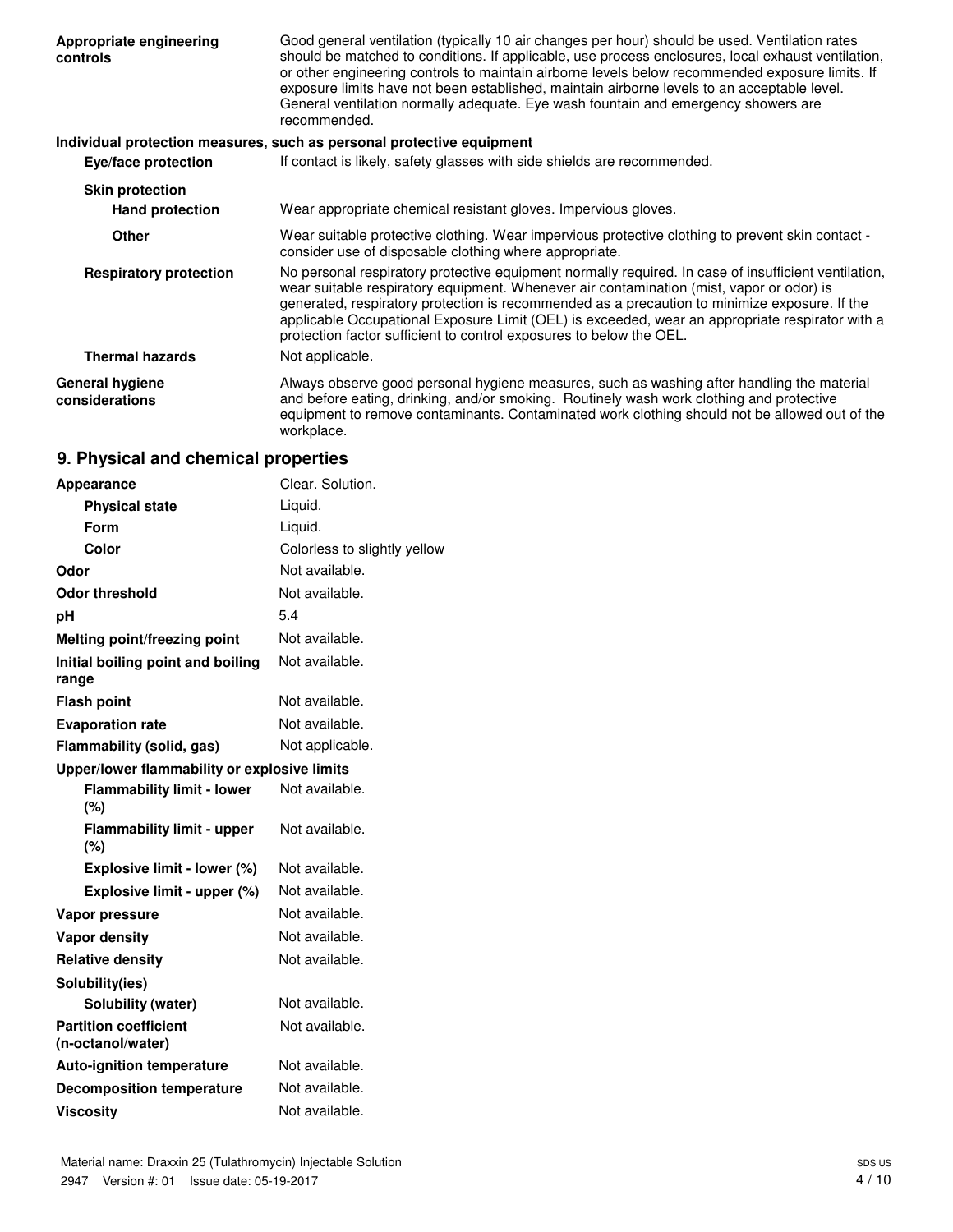**Other information Explosive properties** Not explosive. **Oxidizing properties** Not oxidizing.

### **10. Stability and reactivity**

| Reactivity                                   | The product is stable and non-reactive under normal conditions of use, storage and transport. |  |
|----------------------------------------------|-----------------------------------------------------------------------------------------------|--|
| <b>Chemical stability</b>                    | Material is stable under normal conditions.                                                   |  |
| <b>Possibility of hazardous</b><br>reactions | No dangerous reaction known under conditions of normal use.                                   |  |
| <b>Conditions to avoid</b>                   | Contact with incompatible materials. Heat, flames and sparks. Sunlight.                       |  |
| Incompatible materials                       | Strong oxidizing agents.                                                                      |  |
| <b>Hazardous decomposition</b><br>products   | Irritating and/or toxic fumes and gases may be emitted upon the product's decomposition.      |  |

# **11. Toxicological information**

# **Information on likely routes of exposure**

| <b>Inhalation</b>                       | Under normal conditions of intended use, this material is not expected to be an inhalation hazard. |                                                                                                                                                                                                    |  |
|-----------------------------------------|----------------------------------------------------------------------------------------------------|----------------------------------------------------------------------------------------------------------------------------------------------------------------------------------------------------|--|
| <b>Skin contact</b>                     |                                                                                                    | May cause an allergic skin reaction.                                                                                                                                                               |  |
| Citric acid                             |                                                                                                    | Species: Rabbit                                                                                                                                                                                    |  |
|                                         |                                                                                                    | Severity: Mild                                                                                                                                                                                     |  |
| Propylene glycol                        |                                                                                                    | Species: Rabbit                                                                                                                                                                                    |  |
|                                         |                                                                                                    | Severity: Mild                                                                                                                                                                                     |  |
| Tulathromycin                           |                                                                                                    | Species: Rabbit                                                                                                                                                                                    |  |
|                                         |                                                                                                    | Severity: Non-irritating                                                                                                                                                                           |  |
| Eye contact                             | Direct contact with eyes may cause temporary irritation.                                           |                                                                                                                                                                                                    |  |
| Propylene glycol                        |                                                                                                    | Species: Rabbit                                                                                                                                                                                    |  |
|                                         |                                                                                                    | Severity: Mild                                                                                                                                                                                     |  |
| Tulathromycin                           |                                                                                                    | Species: Rabbit                                                                                                                                                                                    |  |
|                                         |                                                                                                    | Severity: Positive                                                                                                                                                                                 |  |
| Citric acid                             |                                                                                                    | Species: Rabbit                                                                                                                                                                                    |  |
|                                         |                                                                                                    | Severity: Severe                                                                                                                                                                                   |  |
| Ingestion                               |                                                                                                    | Ingestion of large amounts may produce gastrointestinal disturbances including irritation, nausea,                                                                                                 |  |
|                                         |                                                                                                    | and diarrhea. However, ingestion is not likely to be a primary route of occupational exposure.                                                                                                     |  |
| Symptoms related to the                 | Direct contact with eyes may cause temporary irritation. Exposed individuals may experience eye    |                                                                                                                                                                                                    |  |
| physical, chemical and                  |                                                                                                    | tearing, redness, and discomfort. Mild skin irritation. May cause an allergic skin reaction.<br>Dermatitis. Rash. May cause effects similar to those generally seen in clinical use of antibiotics |  |
|                                         |                                                                                                    |                                                                                                                                                                                                    |  |
| toxicological characteristics           |                                                                                                    | including gastrointestinal irritation, vomiting, transient diarrhea, nausea, and abdominal pain.                                                                                                   |  |
| Information on toxicological effects    |                                                                                                    |                                                                                                                                                                                                    |  |
| <b>Acute toxicity</b>                   | Allergic reactions are possible.                                                                   |                                                                                                                                                                                                    |  |
| Components                              | <b>Species</b>                                                                                     | <b>Test Results</b>                                                                                                                                                                                |  |
| Citric acid (CAS 77-92-9)               |                                                                                                    |                                                                                                                                                                                                    |  |
| <u>Acute</u>                            |                                                                                                    |                                                                                                                                                                                                    |  |
| Oral                                    |                                                                                                    |                                                                                                                                                                                                    |  |
| LD50                                    | Rat                                                                                                | 3000 mg/kg                                                                                                                                                                                         |  |
| Hydrochloric acid (CAS 7647-01-0)       |                                                                                                    |                                                                                                                                                                                                    |  |
| <u>Acute</u>                            |                                                                                                    |                                                                                                                                                                                                    |  |
| Oral<br>LD50                            | Rat                                                                                                |                                                                                                                                                                                                    |  |
|                                         |                                                                                                    | 238 - 277 mg/kg                                                                                                                                                                                    |  |
| Propylene glycol (CAS 57-55-6)<br>Acute |                                                                                                    |                                                                                                                                                                                                    |  |
| <b>Dermal</b>                           |                                                                                                    |                                                                                                                                                                                                    |  |
| LD50                                    | Rabbit                                                                                             | 20800 mg/kg                                                                                                                                                                                        |  |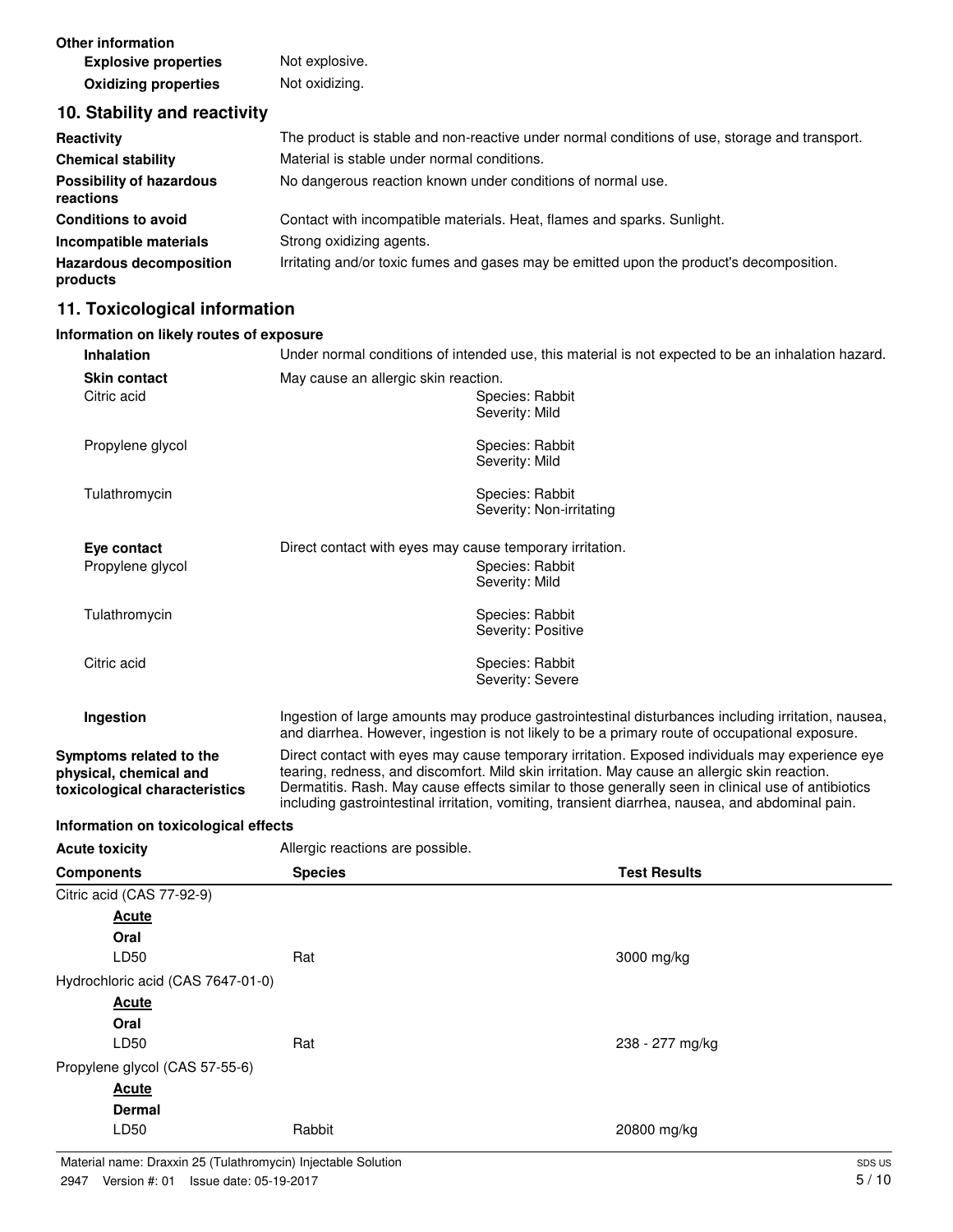| <b>Components</b>                    | <b>Species</b>                                           |                                                          | <b>Test Results</b>                                                                      |
|--------------------------------------|----------------------------------------------------------|----------------------------------------------------------|------------------------------------------------------------------------------------------|
| Oral                                 |                                                          |                                                          |                                                                                          |
| LD50                                 | Mouse                                                    |                                                          | 24900 mg/kg                                                                              |
|                                      | Rat                                                      |                                                          | 22000 mg/kg                                                                              |
| Tulathromycin (CAS 217500-96-4)      |                                                          |                                                          |                                                                                          |
| <b>Acute</b>                         |                                                          |                                                          |                                                                                          |
| <b>Dermal</b>                        |                                                          |                                                          |                                                                                          |
| LD50                                 | Rabbit                                                   |                                                          | > 2000 mg/kg                                                                             |
| Oral                                 |                                                          |                                                          |                                                                                          |
| LD                                   | Rat                                                      |                                                          | > 2000 mg/kg (Minimum Lethal Dose)                                                       |
| <b>Chronic</b>                       |                                                          |                                                          |                                                                                          |
| Oral                                 |                                                          |                                                          |                                                                                          |
| <b>NOAEL</b>                         | Dog                                                      |                                                          | 5 mg/kg/day, 1 years (Target organs: Liver,                                              |
|                                      |                                                          |                                                          | Male reproductive system)                                                                |
| <b>Subacute</b>                      |                                                          |                                                          |                                                                                          |
| Oral<br><b>NOAEL</b>                 |                                                          |                                                          | 15 mg/kg/day, 1 months (Target organs:                                                   |
|                                      | Dog                                                      |                                                          | Liver)                                                                                   |
|                                      | Rat                                                      |                                                          | 50 mg/kg/day, 1 months (Target organs:                                                   |
|                                      |                                                          |                                                          | Liver, Blood)                                                                            |
| <b>Subchronic</b>                    |                                                          |                                                          |                                                                                          |
| Oral                                 |                                                          |                                                          |                                                                                          |
| <b>NOAEL</b>                         | Rat                                                      |                                                          | 15 mg/kg/day, 3 months (Target organs:<br>Liver)                                         |
| <b>NOEL</b>                          | Dog                                                      |                                                          | 5 mg/kg/day, 3 months (Target organs:<br>Liver)                                          |
| <b>Skin corrosion/irritation</b>     | Prolonged skin contact may cause temporary irritation.   |                                                          |                                                                                          |
| Serious eye damage/eye<br>irritation | Direct contact with eyes may cause temporary irritation. |                                                          |                                                                                          |
| <b>Eye Contact</b>                   |                                                          |                                                          |                                                                                          |
| Propylene glycol                     |                                                          | Species: Rabbit                                          |                                                                                          |
|                                      |                                                          | Severity: Mild                                           |                                                                                          |
| Tulathromycin                        |                                                          | Species: Rabbit                                          |                                                                                          |
|                                      |                                                          | Severity: Positive                                       |                                                                                          |
| Citric acid                          |                                                          | Species: Rabbit                                          |                                                                                          |
|                                      |                                                          | Severity: Severe                                         |                                                                                          |
| Respiratory or skin sensitization    |                                                          |                                                          |                                                                                          |
| <b>Respiratory sensitization</b>     | Not a respiratory sensitizer.                            |                                                          |                                                                                          |
| <b>Skin sensitization</b>            | May cause an allergic skin reaction.                     |                                                          |                                                                                          |
| <b>Skin sensitization</b>            |                                                          |                                                          |                                                                                          |
| Tulathromycin                        |                                                          | <b>GPMT</b>                                              |                                                                                          |
|                                      |                                                          | Species: Guinea Pig                                      |                                                                                          |
|                                      |                                                          | Severity: Severe                                         |                                                                                          |
| Germ cell mutagenicity               |                                                          |                                                          | No data available to indicate product or any components present at greater than 0.1% are |
|                                      | mutagenic or genotoxic.                                  |                                                          |                                                                                          |
| <b>Mutagenicity</b><br>Tulathromycin |                                                          |                                                          |                                                                                          |
|                                      |                                                          | <b>Bacterial Mutagenicity (Ames)</b><br>Result: Negative |                                                                                          |
|                                      |                                                          | Species: Salmonella                                      |                                                                                          |
|                                      |                                                          | In Vitro Chromosome Aberration                           |                                                                                          |
|                                      |                                                          | Result: Negative                                         |                                                                                          |
|                                      |                                                          |                                                          | Species: Chinese Hamster Ovary (CHO) cells                                               |
|                                      |                                                          |                                                          |                                                                                          |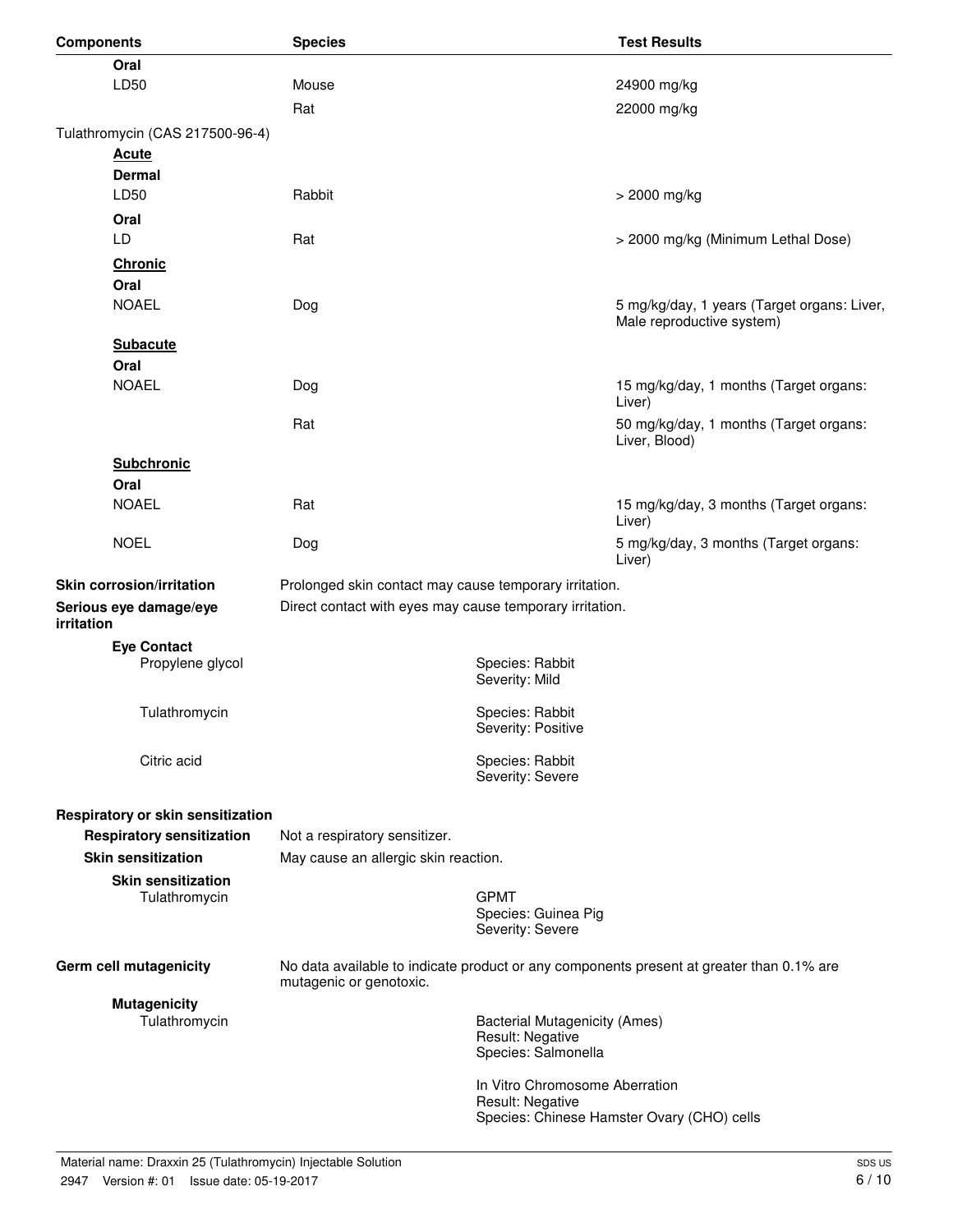In Vitro Chromosome Aberration Result: Negative Species: Human Lymphocytes

In Vitro Mammalian Cell Mutagenicity Result: Negative Species: Chinese Hamster Ovary (CHO) cells

In Vivo Micronucleus Chromosome Aberration Result: Negative Species: Rat

**Carcinogenicity** This product is not considered to be a carcinogen by IARC, ACGIH, NTP, or OSHA.

#### **IARC Monographs. Overall Evaluation of Carcinogenicity**

|                                                       | IARC Monographs. Overall Evaluation of Carcinogenicity                                                                                                                                                                                     |                                                                                                                                                                                                            |
|-------------------------------------------------------|--------------------------------------------------------------------------------------------------------------------------------------------------------------------------------------------------------------------------------------------|------------------------------------------------------------------------------------------------------------------------------------------------------------------------------------------------------------|
| Hydrochloric acid (CAS 7647-01-0)                     | OSHA Specifically Regulated Substances (29 CFR 1910.1001-1050)                                                                                                                                                                             | 3 Not classifiable as to carcinogenicity to humans.                                                                                                                                                        |
| Not regulated.                                        |                                                                                                                                                                                                                                            |                                                                                                                                                                                                            |
|                                                       | US. National Toxicology Program (NTP) Report on Carcinogens                                                                                                                                                                                |                                                                                                                                                                                                            |
| Not listed.                                           |                                                                                                                                                                                                                                            |                                                                                                                                                                                                            |
| <b>Reproductive toxicity</b>                          | This product is not expected to cause reproductive or developmental effects.                                                                                                                                                               |                                                                                                                                                                                                            |
| Developmental effects<br>Tulathromycin                |                                                                                                                                                                                                                                            | 200 mg/kg/day Embryo / Fetal Development, No effects at<br>maximum dose<br>Result: NOAEL<br>Species: Rat<br>Organ: Oral                                                                                    |
|                                                       |                                                                                                                                                                                                                                            | 50 mg/kg/day Embryo / Fetal Development, No effects at<br>maximum dose<br><b>Result: NOAEL</b><br>Species: Rabbit<br>Organ: Oral                                                                           |
| Reproductivity<br>Tulathromycin                       |                                                                                                                                                                                                                                            | 50 mg/kg/day 2 Generation Reproductive Toxicity, Paternal<br>toxicity; No effects on reproductive parameters or neonatal<br>development at any dose level.<br>Result: NOAEL<br>Species: Rat<br>Organ: Oral |
| Specific target organ toxicity -<br>single exposure   | Not classified.                                                                                                                                                                                                                            |                                                                                                                                                                                                            |
| Specific target organ toxicity -<br>repeated exposure | Not classified.                                                                                                                                                                                                                            |                                                                                                                                                                                                            |
| <b>Aspiration hazard</b>                              | Not an aspiration hazard.                                                                                                                                                                                                                  |                                                                                                                                                                                                            |
| Chronic effects                                       | Prolonged inhalation may be harmful.                                                                                                                                                                                                       |                                                                                                                                                                                                            |
| <b>Further information</b>                            | Caution - Pharmaceutical agent. Individuals sensitive to this material or other materials in its<br>chemical class may develop allergic reactions.                                                                                         |                                                                                                                                                                                                            |
| 12. Ecological information                            |                                                                                                                                                                                                                                            |                                                                                                                                                                                                            |
| Ecotoxicity                                           | The product is not classified as environmentally hazardous. However, this does not exclude the<br>possibility that large or frequent spills can have a harmful or damaging effect on the environment.<br>Avoid release to the environment. |                                                                                                                                                                                                            |
| <b>Components</b>                                     | <b>Species</b>                                                                                                                                                                                                                             | <b>Test Results</b>                                                                                                                                                                                        |
| Hydrochloric acid (CAS 7647-01-0)<br><b>Aquatic</b>   |                                                                                                                                                                                                                                            |                                                                                                                                                                                                            |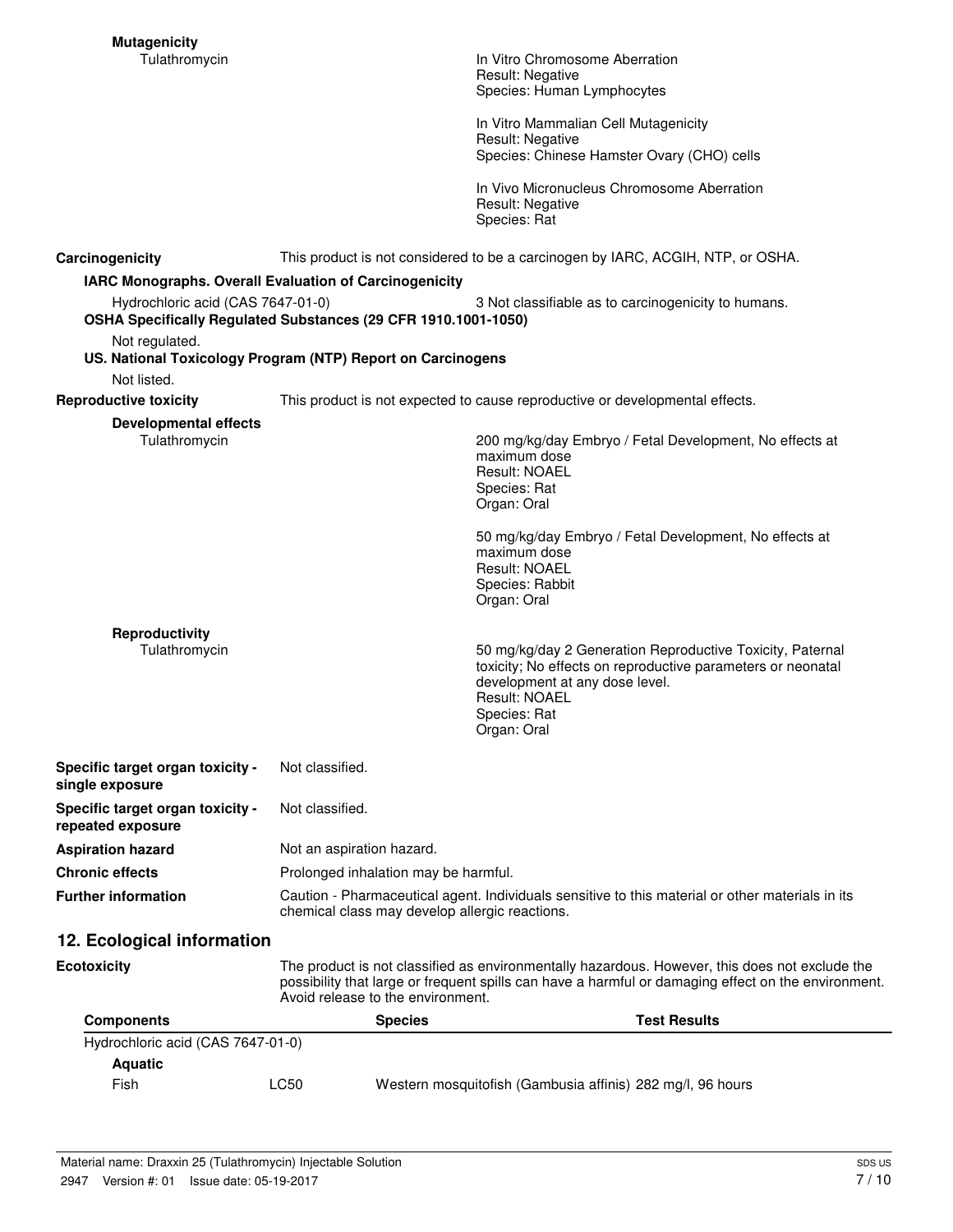| <b>Components</b>                                                  |                                                                                                                                                                                                                                                                                                                                                                                                                                                                                                                                                                                                                                                                                                                                                                               | <b>Species</b>                                                                                                                                                                                                         | <b>Test Results</b>          |  |  |
|--------------------------------------------------------------------|-------------------------------------------------------------------------------------------------------------------------------------------------------------------------------------------------------------------------------------------------------------------------------------------------------------------------------------------------------------------------------------------------------------------------------------------------------------------------------------------------------------------------------------------------------------------------------------------------------------------------------------------------------------------------------------------------------------------------------------------------------------------------------|------------------------------------------------------------------------------------------------------------------------------------------------------------------------------------------------------------------------|------------------------------|--|--|
| Propylene glycol (CAS 57-55-6)                                     |                                                                                                                                                                                                                                                                                                                                                                                                                                                                                                                                                                                                                                                                                                                                                                               |                                                                                                                                                                                                                        |                              |  |  |
| <b>Aquatic</b>                                                     |                                                                                                                                                                                                                                                                                                                                                                                                                                                                                                                                                                                                                                                                                                                                                                               |                                                                                                                                                                                                                        |                              |  |  |
| Crustacea                                                          | EC50                                                                                                                                                                                                                                                                                                                                                                                                                                                                                                                                                                                                                                                                                                                                                                          | Water flea (Daphnia magna)                                                                                                                                                                                             | $> 10000$ mg/l, 48 hours     |  |  |
| Fish                                                               | LC50                                                                                                                                                                                                                                                                                                                                                                                                                                                                                                                                                                                                                                                                                                                                                                          | Fathead minnow (Pimephales promelas) 710 mg/l, 96 hours                                                                                                                                                                |                              |  |  |
| Sodium hydroxide (CAS 1310-73-2)                                   |                                                                                                                                                                                                                                                                                                                                                                                                                                                                                                                                                                                                                                                                                                                                                                               |                                                                                                                                                                                                                        |                              |  |  |
| <b>Aquatic</b>                                                     |                                                                                                                                                                                                                                                                                                                                                                                                                                                                                                                                                                                                                                                                                                                                                                               |                                                                                                                                                                                                                        |                              |  |  |
| Crustacea                                                          | EC50                                                                                                                                                                                                                                                                                                                                                                                                                                                                                                                                                                                                                                                                                                                                                                          | Water flea (Ceriodaphnia dubia)                                                                                                                                                                                        | 34.59 - 47.13 mg/l, 48 hours |  |  |
| Fish                                                               | LC50                                                                                                                                                                                                                                                                                                                                                                                                                                                                                                                                                                                                                                                                                                                                                                          | Western mosquitofish (Gambusia affinis) 125 mg/l, 96 hours                                                                                                                                                             |                              |  |  |
| Tulathromycin (CAS 217500-96-4)                                    |                                                                                                                                                                                                                                                                                                                                                                                                                                                                                                                                                                                                                                                                                                                                                                               |                                                                                                                                                                                                                        |                              |  |  |
|                                                                    | EC <sub>50</sub>                                                                                                                                                                                                                                                                                                                                                                                                                                                                                                                                                                                                                                                                                                                                                              | Daphnia magna (Water Flea)                                                                                                                                                                                             | 64 mg/L, 48 Hours            |  |  |
|                                                                    |                                                                                                                                                                                                                                                                                                                                                                                                                                                                                                                                                                                                                                                                                                                                                                               | Selenastrum capricornutum (Green<br>Alga)                                                                                                                                                                              | 70 μg/l, 72 Hours (ErC50)    |  |  |
|                                                                    | <b>IC50</b>                                                                                                                                                                                                                                                                                                                                                                                                                                                                                                                                                                                                                                                                                                                                                                   | Polytox                                                                                                                                                                                                                | 19 mg/L                      |  |  |
|                                                                    | <b>LC50</b>                                                                                                                                                                                                                                                                                                                                                                                                                                                                                                                                                                                                                                                                                                                                                                   | Cyprinodon variegatus (Sheepshead<br>Minnow)                                                                                                                                                                           | 20 mg/L, 48 Hours            |  |  |
|                                                                    |                                                                                                                                                                                                                                                                                                                                                                                                                                                                                                                                                                                                                                                                                                                                                                               | Mysidopsis bahia (Mysid Shrimp)                                                                                                                                                                                        | 20 mg/L, 48 Hours            |  |  |
|                                                                    |                                                                                                                                                                                                                                                                                                                                                                                                                                                                                                                                                                                                                                                                                                                                                                               | Oncorhynchus mykiss (Rainbow Trout)                                                                                                                                                                                    | > 982 mg/L, 96 Hours         |  |  |
| Persistence and degradability                                      |                                                                                                                                                                                                                                                                                                                                                                                                                                                                                                                                                                                                                                                                                                                                                                               | No data is available on the degradability of this product.                                                                                                                                                             |                              |  |  |
| <b>Bioaccumulative potential</b>                                   | No data available.                                                                                                                                                                                                                                                                                                                                                                                                                                                                                                                                                                                                                                                                                                                                                            |                                                                                                                                                                                                                        |                              |  |  |
| Partition coefficient n-octanol / water (log Kow)<br>Tulathromycin |                                                                                                                                                                                                                                                                                                                                                                                                                                                                                                                                                                                                                                                                                                                                                                               | -1.41, (Measured Log P $@$ pH 7.0)                                                                                                                                                                                     |                              |  |  |
| <b>Mobility in soil</b>                                            |                                                                                                                                                                                                                                                                                                                                                                                                                                                                                                                                                                                                                                                                                                                                                                               | No data available.                                                                                                                                                                                                     |                              |  |  |
| Other adverse effects                                              |                                                                                                                                                                                                                                                                                                                                                                                                                                                                                                                                                                                                                                                                                                                                                                               | No other adverse environmental effects (e.g. ozone depletion, photochemical ozone creation<br>potential, endocrine disruption, global warming potential) are expected from this component.                             |                              |  |  |
| 13. Disposal considerations                                        |                                                                                                                                                                                                                                                                                                                                                                                                                                                                                                                                                                                                                                                                                                                                                                               |                                                                                                                                                                                                                        |                              |  |  |
| <b>Disposal instructions</b>                                       | Avoid release to the environment. Do not allow this material to drain into sewers/water supplies.<br>Do not contaminate ponds, waterways or ditches with chemical or used container. Considering the<br>relevant known environmental and human health hazards of the material, review and implement<br>appropriate technical and procedural waste water and waste disposal measures to prevent<br>occupational exposure and environmental release. It is recommended that waste minimization be<br>practiced. The best available technology should be utilized to prevent environmental releases.<br>This may include destructive techniques for waste and wastewater. Dispose of contents/container<br>in accordance with local/regional/national/international regulations. |                                                                                                                                                                                                                        |                              |  |  |
| <b>Local disposal regulations</b>                                  |                                                                                                                                                                                                                                                                                                                                                                                                                                                                                                                                                                                                                                                                                                                                                                               | Dispose in accordance with all applicable regulations.                                                                                                                                                                 |                              |  |  |
| Hazardous waste code                                               | None known.                                                                                                                                                                                                                                                                                                                                                                                                                                                                                                                                                                                                                                                                                                                                                                   |                                                                                                                                                                                                                        |                              |  |  |
| Waste from residues / unused<br>products                           |                                                                                                                                                                                                                                                                                                                                                                                                                                                                                                                                                                                                                                                                                                                                                                               | Dispose of in accordance with local regulations. Empty containers or liners may retain some<br>product residues. This material and its container must be disposed of in a safe manner (see:<br>Disposal instructions). |                              |  |  |
| <b>Contaminated packaging</b>                                      | emptied.                                                                                                                                                                                                                                                                                                                                                                                                                                                                                                                                                                                                                                                                                                                                                                      | Since emptied containers may retain product residue, follow label warnings even after container is                                                                                                                     |                              |  |  |

# **14. Transport information**

### **DOT**

Not regulated as dangerous goods.

### **IATA**

Not regulated as dangerous goods.

### **IMDG**

Not regulated as dangerous goods.

**Transport in bulk according to** Not established. **Annex II of MARPOL 73/78 and the IBC Code**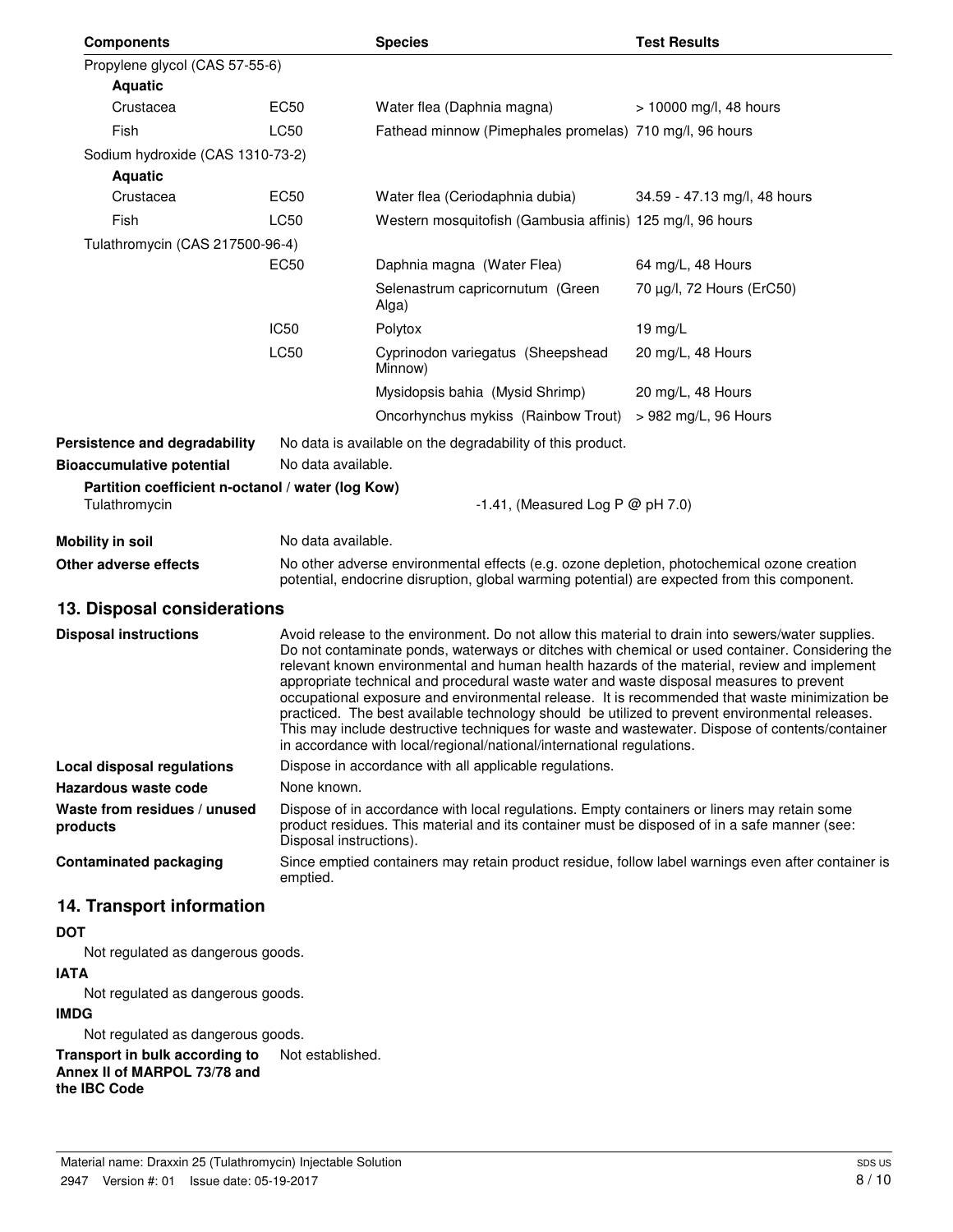# **15. Regulatory information**

| <b>US federal regulations</b>                                                                                           | This product is a "Hazardous Chemical" as defined by the OSHA Hazard Communication<br>Standard, 29 CFR 1910.1200. |                                     |                                                            |                                                                                                                  |                                                                                                  |
|-------------------------------------------------------------------------------------------------------------------------|-------------------------------------------------------------------------------------------------------------------|-------------------------------------|------------------------------------------------------------|------------------------------------------------------------------------------------------------------------------|--------------------------------------------------------------------------------------------------|
| TSCA Section 12(b) Export Notification (40 CFR 707, Subpt. D)                                                           |                                                                                                                   |                                     |                                                            |                                                                                                                  |                                                                                                  |
| Not regulated.<br><b>CERCLA Hazardous Substance List (40 CFR 302.4)</b>                                                 |                                                                                                                   |                                     |                                                            |                                                                                                                  |                                                                                                  |
| Hydrochloric acid (CAS 7647-01-0)<br>Sodium hydroxide (CAS 1310-73-2)<br><b>SARA 304 Emergency release notification</b> |                                                                                                                   |                                     | Listed.<br>Listed.                                         |                                                                                                                  |                                                                                                  |
| Hydrochloric acid (CAS 7647-01-0)<br>OSHA Specifically Regulated Substances (29 CFR 1910.1001-1050)                     |                                                                                                                   |                                     | 5000 LBS                                                   |                                                                                                                  |                                                                                                  |
| Not regulated.                                                                                                          |                                                                                                                   |                                     |                                                            |                                                                                                                  |                                                                                                  |
| Superfund Amendments and Reauthorization Act of 1986 (SARA)                                                             |                                                                                                                   |                                     |                                                            |                                                                                                                  |                                                                                                  |
| <b>Hazard categories</b>                                                                                                | Delayed Hazard - No<br>Fire Hazard - No<br>Pressure Hazard - No<br>Reactivity Hazard - No                         | Immediate Hazard - Yes              |                                                            |                                                                                                                  |                                                                                                  |
| <b>SARA 302 Extremely hazardous substance</b>                                                                           |                                                                                                                   |                                     |                                                            |                                                                                                                  |                                                                                                  |
| <b>Chemical name</b>                                                                                                    | <b>CAS number</b>                                                                                                 | Reportable<br>quantity<br>(pounds)  | <b>Threshold</b><br>planning quantity<br>(pounds)          | Threshold<br>planning quantity,<br>lower value<br>(pounds)                                                       | Threshold<br>planning quantity,<br>upper value<br>(pounds)                                       |
| Hydrochloric acid                                                                                                       | 7647-01-0                                                                                                         | 5000                                | 500                                                        |                                                                                                                  |                                                                                                  |
| SARA 311/312 Hazardous<br>chemical                                                                                      | No                                                                                                                |                                     |                                                            |                                                                                                                  |                                                                                                  |
| SARA 313 (TRI reporting)<br>Not regulated.                                                                              |                                                                                                                   |                                     |                                                            |                                                                                                                  |                                                                                                  |
| Other federal regulations                                                                                               |                                                                                                                   |                                     |                                                            |                                                                                                                  |                                                                                                  |
| Clean Air Act (CAA) Section 112 Hazardous Air Pollutants (HAPs) List                                                    |                                                                                                                   |                                     |                                                            |                                                                                                                  |                                                                                                  |
| Hydrochloric acid (CAS 7647-01-0)<br>Clean Air Act (CAA) Section 112(r) Accidental Release Prevention (40 CFR 68.130)   |                                                                                                                   |                                     |                                                            |                                                                                                                  |                                                                                                  |
| Hydrochloric acid (CAS 7647-01-0)                                                                                       |                                                                                                                   |                                     |                                                            |                                                                                                                  |                                                                                                  |
| <b>Safe Drinking Water Act</b><br>(SDWA)                                                                                | Not regulated.                                                                                                    |                                     |                                                            |                                                                                                                  |                                                                                                  |
| <b>Chemical Code Number</b>                                                                                             |                                                                                                                   |                                     |                                                            | Drug Enforcement Administration (DEA). List 2, Essential Chemicals (21 CFR 1310.02(b) and 1310.04(f)(2) and      |                                                                                                  |
| Hydrochloric acid (CAS 7647-01-0)                                                                                       |                                                                                                                   |                                     | 6545                                                       |                                                                                                                  |                                                                                                  |
|                                                                                                                         |                                                                                                                   |                                     |                                                            | Drug Enforcement Administration (DEA). List 1 & 2 Exempt Chemical Mixtures (21 CFR 1310.12(c))                   |                                                                                                  |
| Hydrochloric acid (CAS 7647-01-0)<br><b>DEA Exempt Chemical Mixtures Code Number</b>                                    |                                                                                                                   |                                     | 20 %WV                                                     |                                                                                                                  |                                                                                                  |
| Hydrochloric acid (CAS 7647-01-0)                                                                                       |                                                                                                                   |                                     | 6545                                                       |                                                                                                                  |                                                                                                  |
| <b>US state regulations</b>                                                                                             |                                                                                                                   |                                     |                                                            | is not known to contain any chemicals currently listed as carcinogens or reproductive toxins.                    | California Safe Drinking Water and Toxic Enforcement Act of 1986 (Proposition 65): This material |
| subd. $(a)$                                                                                                             |                                                                                                                   |                                     |                                                            | US. California. Candidate Chemicals List. Safer Consumer Products Regulations (Cal. Code Regs, tit. 22, 69502.3, |                                                                                                  |
| Hydrochloric acid (CAS 7647-01-0)<br>Sodium hydroxide (CAS 1310-73-2)                                                   |                                                                                                                   |                                     |                                                            |                                                                                                                  |                                                                                                  |
| <b>International Inventories</b>                                                                                        |                                                                                                                   |                                     |                                                            |                                                                                                                  |                                                                                                  |
| Country(s) or region                                                                                                    | <b>Inventory name</b>                                                                                             |                                     |                                                            |                                                                                                                  | On inventory (yes/no)*                                                                           |
| Australia                                                                                                               |                                                                                                                   |                                     | Australian Inventory of Chemical Substances (AICS)         |                                                                                                                  | No.                                                                                              |
| Canada                                                                                                                  |                                                                                                                   | Domestic Substances List (DSL)      |                                                            |                                                                                                                  | No                                                                                               |
| Canada                                                                                                                  |                                                                                                                   | Non-Domestic Substances List (NDSL) |                                                            |                                                                                                                  | No                                                                                               |
| China                                                                                                                   |                                                                                                                   |                                     | Inventory of Existing Chemical Substances in China (IECSC) |                                                                                                                  | No                                                                                               |
| Europe                                                                                                                  | Substances (EINECS)                                                                                               |                                     | European Inventory of Existing Commercial Chemical         |                                                                                                                  | No                                                                                               |